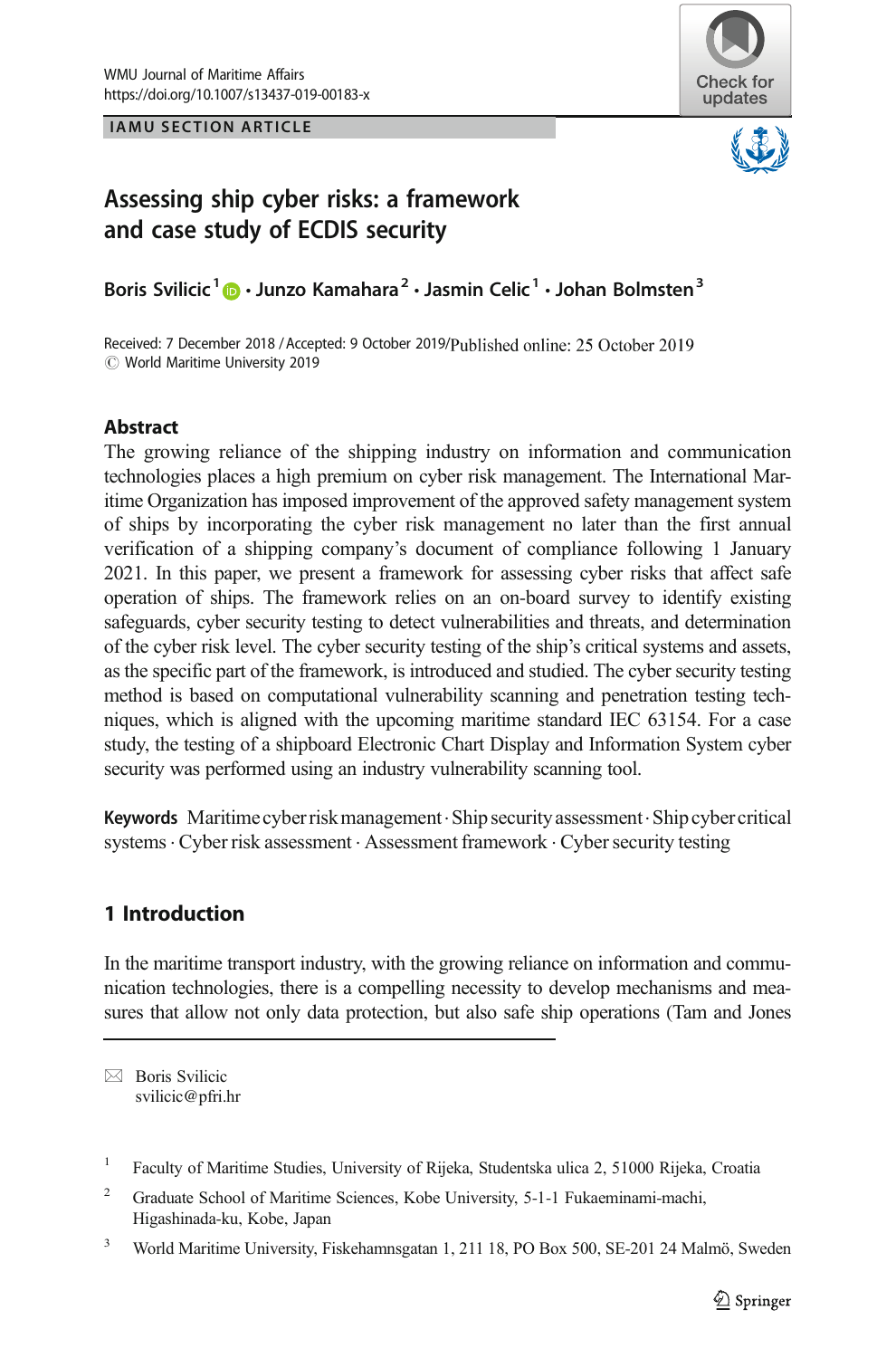[2019](#page-11-0); Polatid [2018;](#page-11-0) Hareide [2018;](#page-10-0) Shapiro [2018](#page-11-0); Botunac and Gržan [2017](#page-10-0); Lee [2017;](#page-11-0) Hassani [2017](#page-10-0); Burton [2016;](#page-10-0) Balduzzi [2014](#page-10-0); Svilicic and Kras [2005\)](#page-11-0). The International Maritime Organization (IMO) has recently published the guidelines on high-level recommendations for maritime cyber risk management (IMO [2017](#page-11-0)). IMO has also imposed to include maritime cyber risk assessment in the implementation of the International Safety Management (ISM) Code safety management system on ships by 1 January 2021 (IMO [2017](#page-11-0)). In addition, jointly with the International Electrotechnical Commission (IEC), IMO is developing a new maritime standard IEC 63154 with target publication date of April 2021 (IEC [2019](#page-10-0)). The standard is intended for maritime navigation and radiocommunication equipment and systems, with emphasis on general cyber security requirements, testing methods, and required test results.

In this work, we present a general and comprehensive framework for conducting cyber risk assessment of ships to offer guidance for improving security level of cyber systems on-board ships. The proposed framework provides a method to balance cyber security protection mechanisms and measures by assessing ship critical cyber systems and assets, and is aligned with the upcoming maritime standard IEC 63154. The assessment is based on the combination of existing safeguard controls identification, cyber threats and vulnerabilities computational detection, and risk level determination. While existing safeguards identification relies on an on-board survey method, the cyber threats and vulnerabilities detection is based on the cyber security testing of a ship critical system. For a case study, a shipboard Electronic Chart Display and Information System (ECDIS) was tested using an industry leading vulnerability scanner software tool.

### 2 Assessment framework

The framework for assessing ship cyber risks represents a complex set of related and interdependent actions that intersect to provide safeguards that are effective and corresponding to challenges presented by ship critical systems specifics, information and communication technologies evolution, and human resource capabilities. Cyber risk assessment relies upon determination of a ship's specific cyber risk factors to be assessed and relations among those factors. Results should provide identification of threats and vulnerabilities in the current deployment of a ship's critical systems and determination of likelihood and impact magnitude of their exposure caused not only by hardware or software, but also by implemented operational procedures and security policies.

The developed framework relies on guidelines and practices (IMO [2017](#page-11-0); NIST [2018](#page-11-0); IET [2018;](#page-10-0) BIMCO [2017;](#page-10-0) DVN-GL [2016](#page-10-0)), and is shown on Fig. [1.](#page-2-0) The framework consists of four main phases: (i) preparation operations including ship critical systems identification, (ii) assessment conduction and cyber risk determination, (iii) results communication activities necessary for cyber security level improvement, and (iv) maintenance activities for ensuring efficiency. Details about the assessment phases are given in the following chapters.

The specific element of the proposed assessment framework, compared with IMO International Ship and Port Facility Security (ISPS) ship security assessment (IMO [2013\)](#page-11-0), and other types of ship assessments (OCIMF VIQ [2019;](#page-11-0) Ernstsen and Nazir [2018\)](#page-10-0), is conduction of the cyber security testing, which should be based on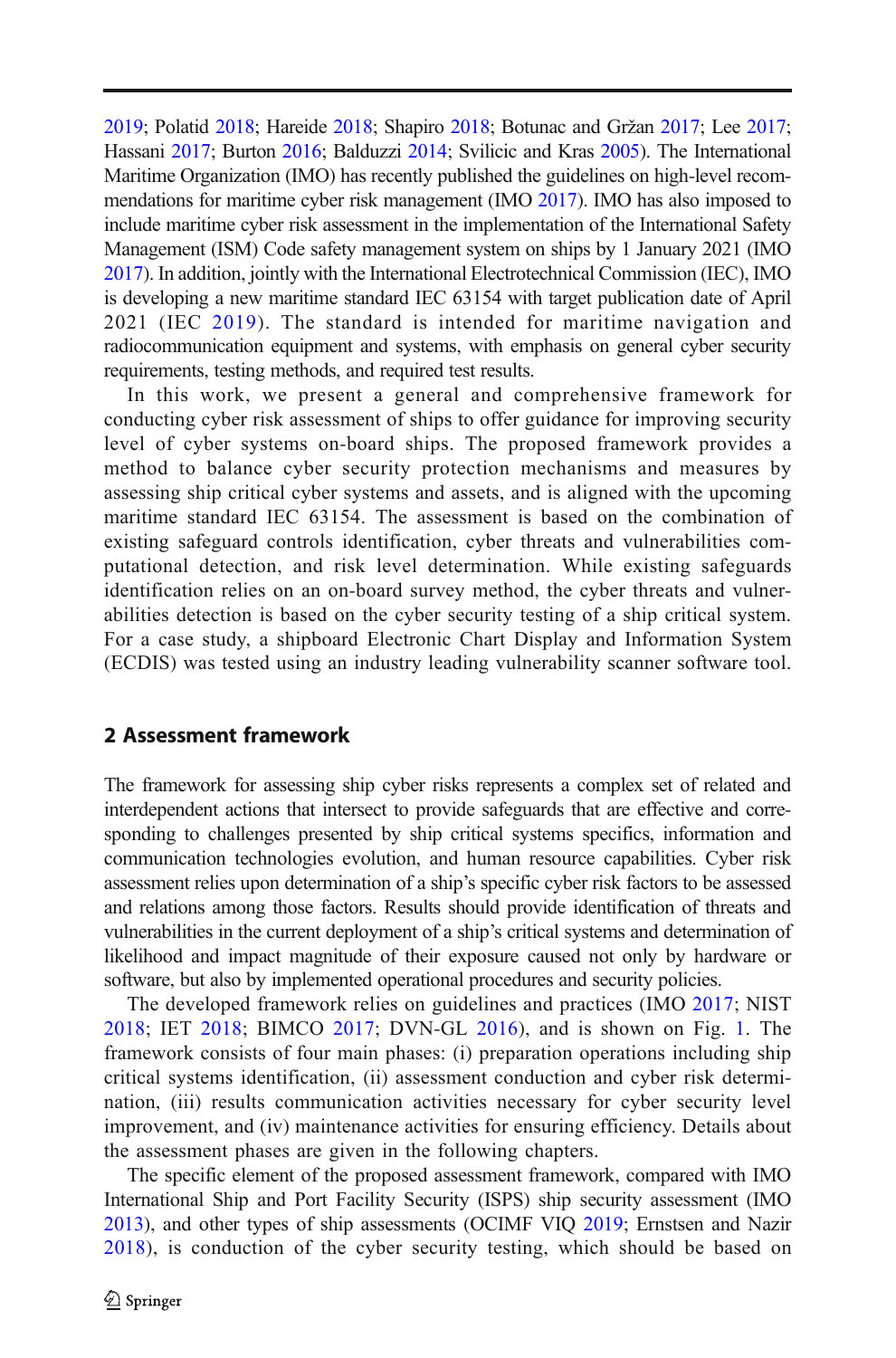<span id="page-2-0"></span>Assessing ship cyber risks: a framework and case study of ECDIS...



Fig. 1 Proposed framework for cyber risk assessment of ships

computational vulnerability scanning and penetration testing techniques (analyzed in detail in the following chapters). The proposed framework is not only intended for initial assessment, but also for periodic implementation to respond to rapid technological changes in the ship's environment, as well as rapidly changing of the cyber security situation. In addition, because of the rapidly changing nature of the cyber security landscape, the cyber security risk assessment should be undertaken by qualified individuals with expertise in the maritime cyber security and performed more frequently than the ISPS ship security assessment.

### 3 Assessment preparation

In the assessment process, the first phase to be performed is characterization of the ship's cyber systems by gathering information about the ship's general technical specifications (type, layout of the ship, stowage arrangements plan), identifying critical operations (cargo operations, crew/passenger exchange, bunkering), identifying critical arears and personnel that may be targeted in cyber security incidents, and identifying possible types of motives for cyber security incidents (economical, political, symbolic, terroristic). The outputs from the system characterization are the basis for identification of the ship's cyber risk critical systems and assets (the second step of the assessment phase). Figure [2](#page-3-0) shows general overview of ships' critical systems and assets.

As ships are becoming increasingly complex, a comprehensive identification of the ship's critical systems and assets strongly depends on key shipboard operations being performed on a particular ship, such as navigation in high-density traffic area, navigation in restricted visibility, heavy water operation, and people accessing the ship. The last step of this assessment phase is to consider the technological and architectural implications of the identified critical systems and assets on the cyber security, e.g., implemented network connections, operating systems, services, and applications. This step is to be conducted on the basis of the ship's technical specification documentation for each asset of the ship's critical system.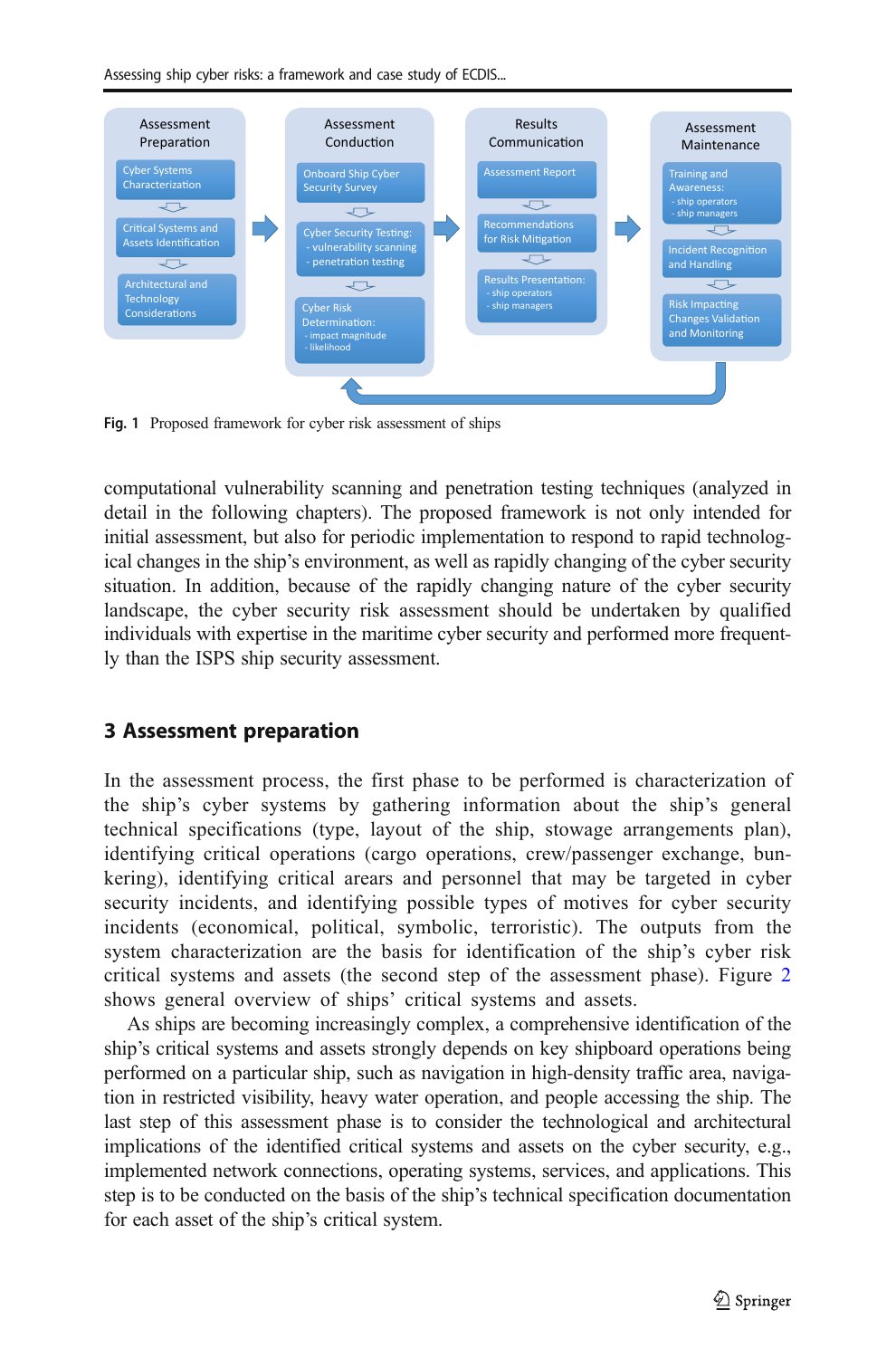<span id="page-3-0"></span>

Fig. 2 Ship critical systems and assets

## 4 On-board survey

The conduction (second) phase of the ship cyber security assessment consists of three main activities: on-board ship cyber security survey, cyber security testing, and determination of the cyber risk level (Fig. [1](#page-2-0)). The goal of the first activity, the on-board ship cyber security survey, is confirmation that implemented safeguard mechanisms and measures are in place, and identification of omitted and/or inadequate safeguard mechanisms and measures. Collection of the relevant information is to be conducted by interviewing the ship crew with a questionnaire developed on the basis of the identified ship's critical systems and assets. Results of the evaluation of the current safeguard mechanisms and measures implemented should provide identification of potential cyber threats and vulnerabilities to the ship's critical systems and assets. An example of a questionnaire for conducting the survey by interviewing the ship's crew is given in Table [1.](#page-4-0) While the given table represents an overview of common cyber threats and vulnerabilities related to the ship critical systems/assets, a practical form for conducting the survey should be extended with columns regarding existence of safeguard measures and mechanisms, corrective actions required, and cyber risk estimation (impact magnitude and likelihood).

### 5 Cyber security testing

Compared with the ISPS ship security assessment and other types of ship assessments (IMO [2013;](#page-11-0) OCIMF VIQ [2019](#page-11-0); Ernstsen and Nazir [2018](#page-10-0)), the most specific element of the cyber security assessment is conduction of the cyber security testing based on computational vulnerability scanning and penetration testing techniques. The vulnerability scanning is a process of reviewing critical systems and assets to locate and identify known weaknesses. As a step beyond, penetration testing is a systematic employment of legal and authorized attempts to exploit the target system/asset in order to prove that a cyber risk exists. Therefore, in this work, vulnerability assessment is considered as a phase utilized to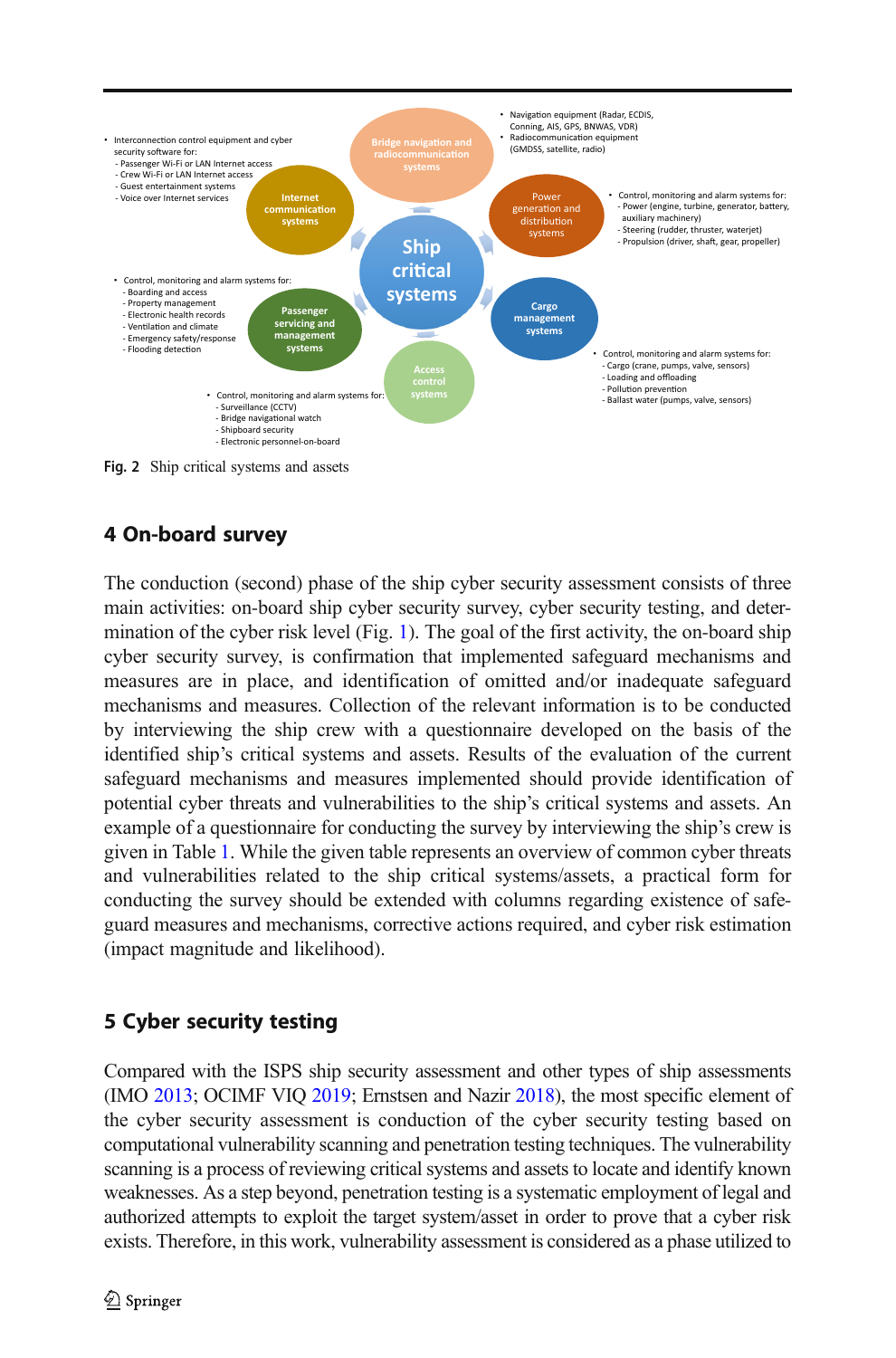| Critical system                                        | Assets                                                                    | Threats                                                                                                                                                                                                                          | Vulnerabilities                                                                                                                                                                                                    |
|--------------------------------------------------------|---------------------------------------------------------------------------|----------------------------------------------------------------------------------------------------------------------------------------------------------------------------------------------------------------------------------|--------------------------------------------------------------------------------------------------------------------------------------------------------------------------------------------------------------------|
| Bridge navigation and<br>radiocommunication<br>systems | - Radar<br>- ECDIS<br>- Conning<br>- AIS<br>- GPS<br>- VDR<br>- GMDSS     | - Internetworking security<br>- Software security<br>- Cyber incident handling<br>procedures<br>- Access controls are in place<br>- Handling of portable<br>devices                                                              | - Connection to the Internet<br>is established<br>- Operating system and<br>applications are up to date<br>- Incident detection, analysis,<br>respond<br>- Enforcement of security<br>status of USB media          |
| Power generation and<br>distribution systems           | - Control systems<br>- Monitoring<br>systems<br>- Alarm systems           | - Physical and logical access<br>controls<br>- Authentication controls<br>- Audit and logs<br>- Procedure for authorized<br>access                                                                                               | - All accesses are provided<br>to authorized personnel<br>only<br>- All control mechanisms are<br>enforced<br>- Security-relevant events are<br>recorded<br>- Log-out obligation is<br>enforced                    |
| Cargo management<br>systems                            | - Control systems<br>- Monitoring<br>systems<br>- Alarm systems           | - Remote authentication<br>controls<br>- Physical access for<br>authorized personnel only<br>- Policies and procedures are<br>reviewed periodically<br>- Training before actual use of - Physical and environmental<br>a program | - Remote authentication by<br>using cryptographic only<br>- All default passwords have<br>been changed<br>- Incident detection, analysis<br>and response<br>protection                                             |
| Access control systems                                 | - Control systems<br>- Monitoring<br>systems<br>- Alarm systems           | - Remote authentication<br>controls are in place<br>- Physical access is provided<br>to authorized personnel<br>only<br>- Policies and procedures are<br>reviewed periodically<br>- Training before actual use of<br>a program   | - Remote authentication by<br>using cryptographic only<br>- All default passwords have<br>been changed<br>- Incident detection, analysis<br>and response<br>- Physical and environmental<br>protection             |
| Passenger servicing and<br>management systems          | - Control systems<br>- Monitoring<br>systems<br>- Alarm systems           | - Access control policy<br>- Fail-over procedures<br>- Policy for authorized access<br>- Training on security<br>safeguards                                                                                                      | - Documentation of<br>authorized users and<br>privileges<br>- Redundant architecture and<br>backup systems<br>- Password sharing and<br>common accounts are<br>forbidden<br>- Incident recognition and<br>handling |
| Internet communication<br>systems                      | - Interconnection<br>control<br>equipment<br>- Cyber security<br>software | - Network privacy protection<br>- Latest patches or new<br>releases<br>update<br>- Malicious code protection<br>mechanisms<br>- Latest virus definitions or<br>new releases<br>implementation                                    | - Routers and firewall<br>designs, rules and policies<br>- Central management and<br>reporting<br>- Malicious software<br>infections<br>- Central management and<br>reporting                                      |

<span id="page-4-0"></span>

|  |  | <b>Table 1</b> Example of the on-board survey |
|--|--|-----------------------------------------------|
|--|--|-----------------------------------------------|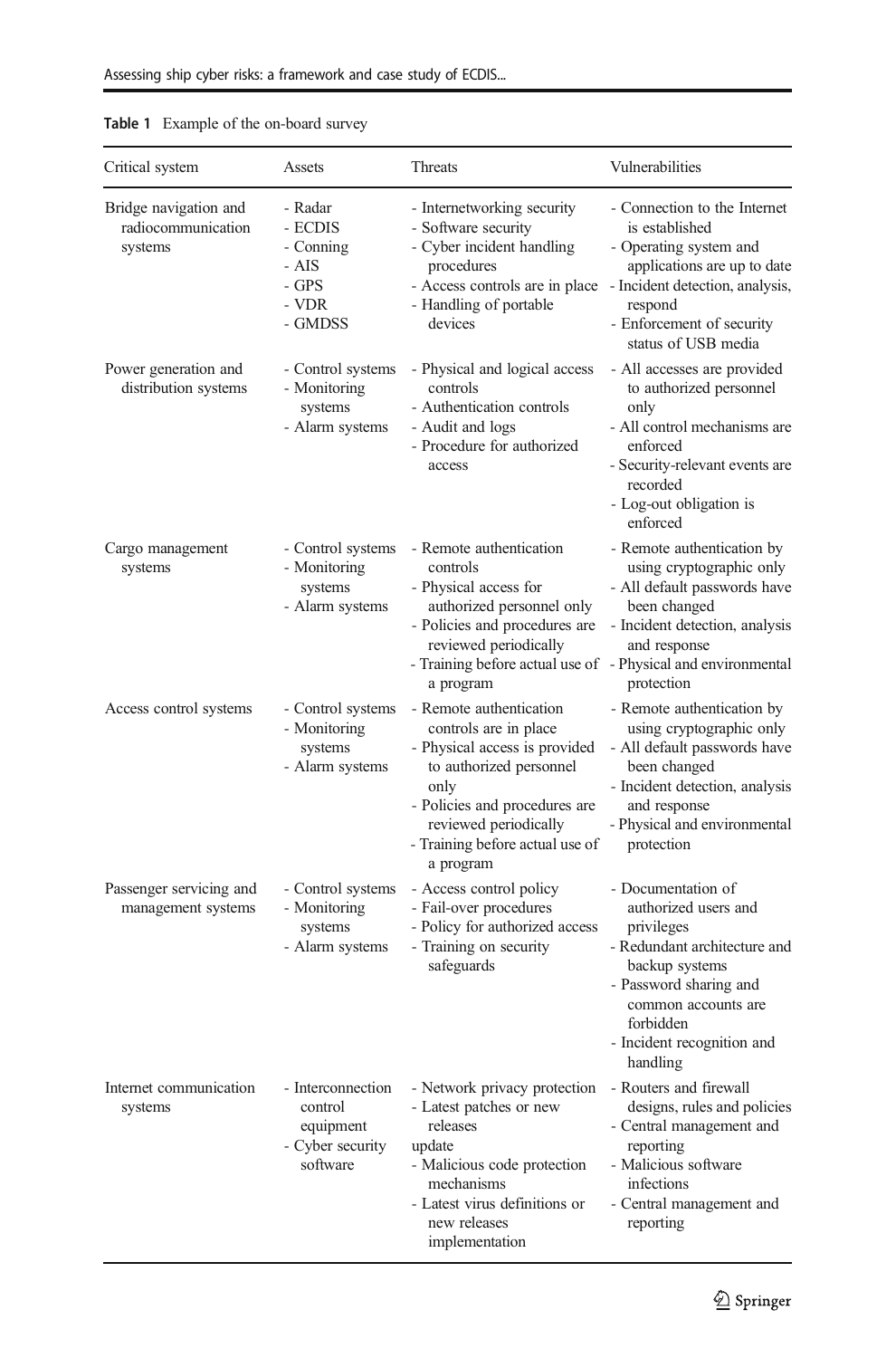complete a process of penetration testing. The process for conducting the vulnerability scanning and penetration testing (Fig. 3) starts with gathering all relevant information about the target system. This phase relies on the data collected by the survey, which should be enhanced with technical documentation of the target system. The second phase of the process begins by breaking the model preparation for effective scanning and testing into three distinct steps: (i) determining turned-on and communicable target systems, (ii) identifying active ports and services on the target system, and (iii) obtaining appropriate credential to gain access to the targeted system.

The computational vulnerability scanning and penetration testing (Fig. 3, the third and fourth phases) in information systems generally is mainly conducted using commercial tools. Table [2](#page-6-0) shows a list of today's mostly used software tools together with a type of a tool (some of the tools allow the both functionalities), license (commercial proprietary and free general public license, GPL), and supporting operating system.

The main advantage of this tool usage is the ability to scan a large number of systems for common vulnerabilities and exposures. However, the process is limited to only detecting vulnerabilities and exposures for which the vendor of the tool used has released plugins. In addition, as the tool vendor has no knowledge of a ship critical systems and assets specifics, the results could incorrectly reflect the real risk.

### 5.1 Experimental case study

As an experiment for the case study, we had performed vulnerability scanning of a shipboard ECDIS. ECDIS is a critical ship operational technology asset that relies on the information technology, i.e., it is basically a software package installed on a conventional computer with a conventional operating system pre-installed. The vulnerability scanning of the Transas Navi-Sailor 4000 ECDIS was performed (Transas [2018\)](#page-11-0). The tested ECDIS is the type approved and is implemented recently on-board



Fig. 3 Process for conducting vulnerability scanning and penetration testing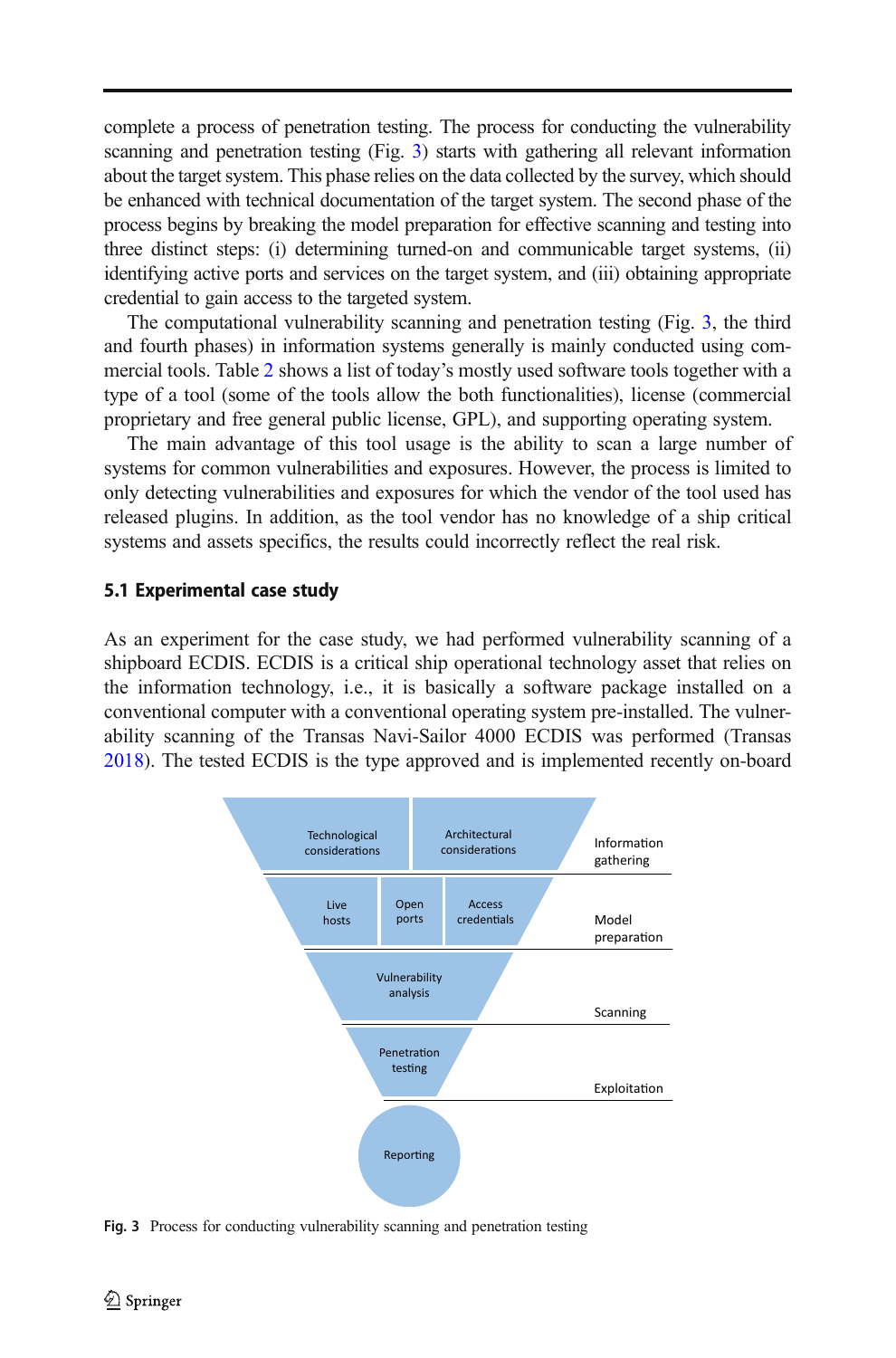| Name             | Type    | License     | Operating system |
|------------------|---------|-------------|------------------|
| <b>Nessus</b>    | VS & PT | Proprietary | Cross-platform   |
| Kali             | VS & PT | <b>GPL</b>  | Linux            |
| <b>ImmuniWeb</b> | VS & PT | Proprietary | MS Windows       |
| Netsparker       | VS & PT | Proprietary | MS Windows       |
| Acunetix         | VS      | Proprietary | Cross-platform   |
| Nexpose          | VS & PT | GPL.        | Cross-platform   |
| Core Impact      | VS & PT | Proprietary | MS Windows       |
| OpenVAS          | VS      | GPL.        | Linux            |
| Retina           | VS      | <b>GPL</b>  | MS Windows       |

<span id="page-6-0"></span>Table 2 Vulnerability scanner (VS) and penetration (PT) test software tools

of a ship. Data from ECDIS mandatory sensors (GPS, gyrocompass and speed log) and additional sensors (AIS, radar data, and NAVTEX) are gathered directly via serial interfaces. The electronic navigational charts are updated with a USB storage device provided by the manufacturer. The ECDIS specification is given in Table 3.

The vulnerability scan was performed using the most widely deployed solution for application vulnerability detection, Nessus Professional version 8.0.1 (Cybersecurity [2019;](#page-10-0) Nessus [2018](#page-11-0)). The ECDIS was tested by connecting a laptop with the vulnerability scanner via an Ethernet cross cable. Even if the vulnerability scanning is a passive process, the testing was conducted while the ship was docked in a port. The testing setup is shown on Fig. [4.](#page-7-0)

The scan resulted in 9 risky vulnerabilities detected and 35 information identified. The vulnerability scan summary report is shown on Fig. [5](#page-7-0).

The vulnerabilities detected together with descriptions are given in Table [4.](#page-8-0) The detected high severity vulnerabilities are related to a web server running on the ECDIS

| <b>ECDIS</b>      | Manufacturer             | Wärtsilä Transas |  |
|-------------------|--------------------------|------------------|--|
|                   | Model                    | Navi Sailor 4000 |  |
|                   | Software version         | 3.00.340         |  |
|                   | USCG approval            | 165.123/33/0     |  |
|                   | Approval date            | <b>July 2016</b> |  |
|                   | Installation date        | March 2019       |  |
| Charts            | <b>IHO ENC</b>           | $IHO S-57$       |  |
|                   | <b>IHO RNC</b>           | $IHO S-61$       |  |
|                   | <b>IHO</b> chart content | $IHO S-52$       |  |
|                   | IHO data protection      | $IHO S-63$       |  |
| <b>Interfaces</b> | Serial NMEA              | IEC61162-1       |  |
|                   | Serial high speed        | IEC61162-2       |  |
|                   | <b>Network</b>           | IEC61162-450     |  |
|                   | Chart update             | <b>USB</b>       |  |

Table 3 The shipboard ECDIS specification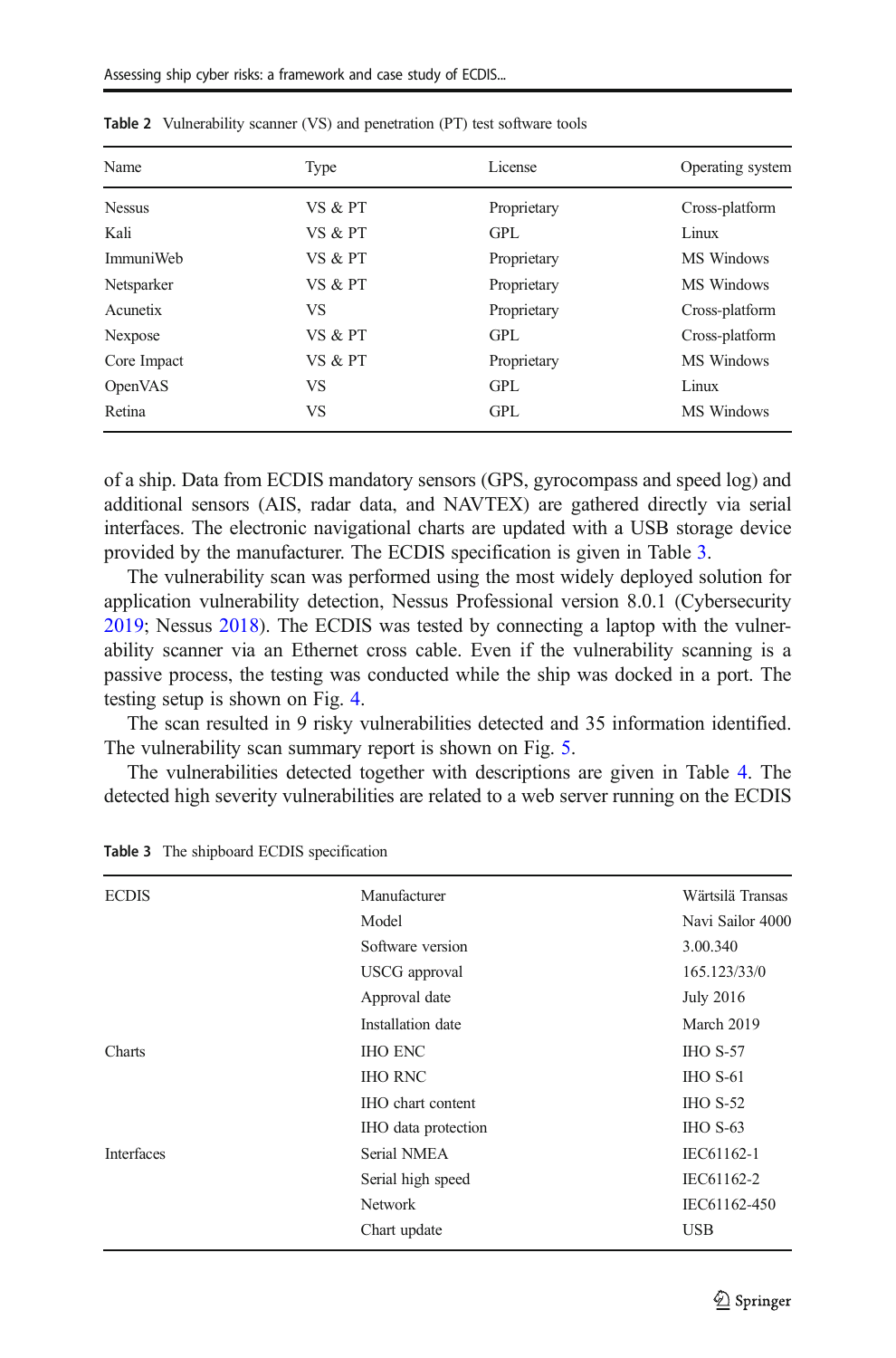<span id="page-7-0"></span>

Fig. 4 Testing setup for the vulnerability scanning of the shipboard ECDIS

(Table [4,](#page-8-0) vulnerabilities 1 and 2). The version of the Apache web server is 2.2, which is obsolete by its provider since December 2017 (Apache [2019\)](#page-11-0). For the obsolete software, no support is given by the provider, allowing an attacker to exploit newly discovered and well-known vulnerabilities using widely available tutorials. The recommended solution by the provider for the detected vulnerabilities is an upgrade to the currently supported version of the web server. However, it is worth noting that web server features are not necessary for the regulated ECDIS software functionality.

Most of the seven medium severity vulnerabilities detected are also related to the web server running on the ECDIS (Table [4](#page-8-0), vulnerabilities 3–9). One of the medium severity vulnerabilities detected is related to Server Message Block (SMB) version 1. The SMB server, which is a standard component of Microsoft Windows operating systems, provides the file/printer sharing service. While the active service is updated with the latest security patches released by the provider (Microsoft), the provider's recommendation is discontinuation of SMB version 1 usage due to lack of security features implemented (Microsoft [2018](#page-11-0)). As in the case of the web server, the file/printer sharing service is not necessary for the ECDIS software functionality, especially in the case of ECDIS operation in the stand-alone configuration. The key information obtained with the vulnerability scanning is that the ECDIS software is running on Microsoft Windows 7 Professional (Service Pack 1) operating system. The provider of the underlying operating system will end the support for this version of operating system before the end of the current 2019 year (Microsoft [2019](#page-11-0)). It is very important to point out that the upgrades of the obsolete web server and, in the close future, the underlying operating system could significantly impact the ECDIS software functionality and therefore should be only conducted by the ECDIS manufacturer authorized personnel.



Fig. 5 Vulnerability scan summary report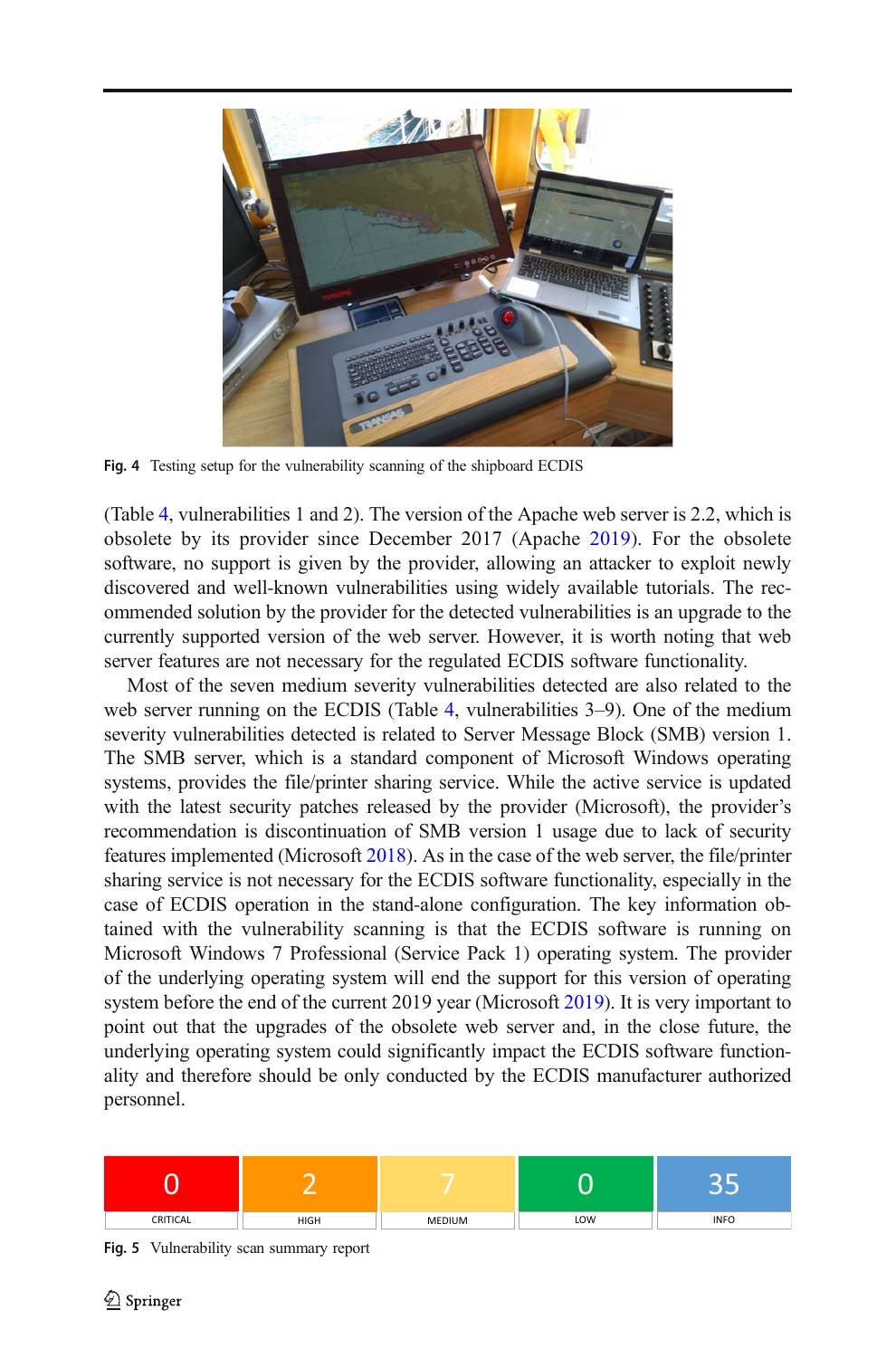|          | Service                           | Vulnerability description                                                                                                                                                                                                                                                                   | Severity |
|----------|-----------------------------------|---------------------------------------------------------------------------------------------------------------------------------------------------------------------------------------------------------------------------------------------------------------------------------------------|----------|
| $1 - 2$  |                                   | Apache web server The web server running on the ECDIS is obsolete and no longer<br>maintained by its provider.                                                                                                                                                                              |          |
|          |                                   | The version of the web server running on the ECDIS is affected by<br>multiple vulnerabilities. An attacker could cause a denial of service<br>condition, gain unauthorized access or cause the ECDIS to crash.                                                                              |          |
| $3 - 9$  | File/printer sharing              | Signing is not required on the ECDIS's Server Message Block (SMB) Medium<br>service version 1. An unauthenticated, remote attacker can conduct<br>man-in-the-middle attacks against the ECDIS.                                                                                              |          |
|          |                                   | Apache web server The version of the web server running on the ECDIS is affected by<br>multiple vulnerabilities. An attacker could cause a denial of service<br>condition, execute code, obtain sensitive information, execute<br>cross-site scripting attacks or cause the ECDIS to crash. |          |
| $1 - 35$ | Underlying<br>operating<br>system | The ECDIS is running Microsoft Windows 7 Professional version of<br>the underlying operating system.                                                                                                                                                                                        | Info     |
|          |                                   | A file/print sharing service based on Server Message Block version 1<br>protocol is running on the ECDIS.                                                                                                                                                                                   |          |
|          |                                   | Identification of services running on the ECDIS is possible.                                                                                                                                                                                                                                |          |

<span id="page-8-0"></span>Table 4 The shipboard ECDIS cyber vulnerabilities detected

#### 6 Cyber risk determination

On the basis of the results of the on-board survey and cyber security testing, the cyber risk analysis is to be performed to identify and categorize cyber threats to which the ship is exposed. The qualitative risk analysis is performed by evaluating the impact magnitude and likelihood of various threats determined that could exploit vulnerabilities to harm cyber security of critical systems and assets. The method provides a relatively simple, but satisfactory basis for the cyber risk analysis. The threat likelihood is a rating of the probability that a vulnerability is exploited. The likelihood levels are given as low, medium, and high with given values of 0.1, 0.5, and 1, respectively (Fig. [6\)](#page-9-0). The impact refers to the magnitude of a harm resulting from successful exploitation of a vulnerability. The impact magnitude rates are high, medium, and low with given values of 100, 50, and 10, respectively.

The cyber risk level is to be calculated by multiplying the threat likelihood ratings with the impact magnitude of the vulnerability exploited. The given result indicates qualitative risk level: (i) critical-risk level requiring immediate action, (ii) high-risk level requiring remediation implementation plan, (iii) medium-risk level which may be acceptable over the short period of time, and (iv) acceptable low-risk level.

### 7 Results communication and assessment maintenance

The final steps in the cyber risk assessment process are the results communication and assessment maintenance. The assessment results communication phase produces assessment reports that describe cyber threats and vulnerabilities, qualitative risk level determined, and recommendations for implementation of safeguard controls to mitigate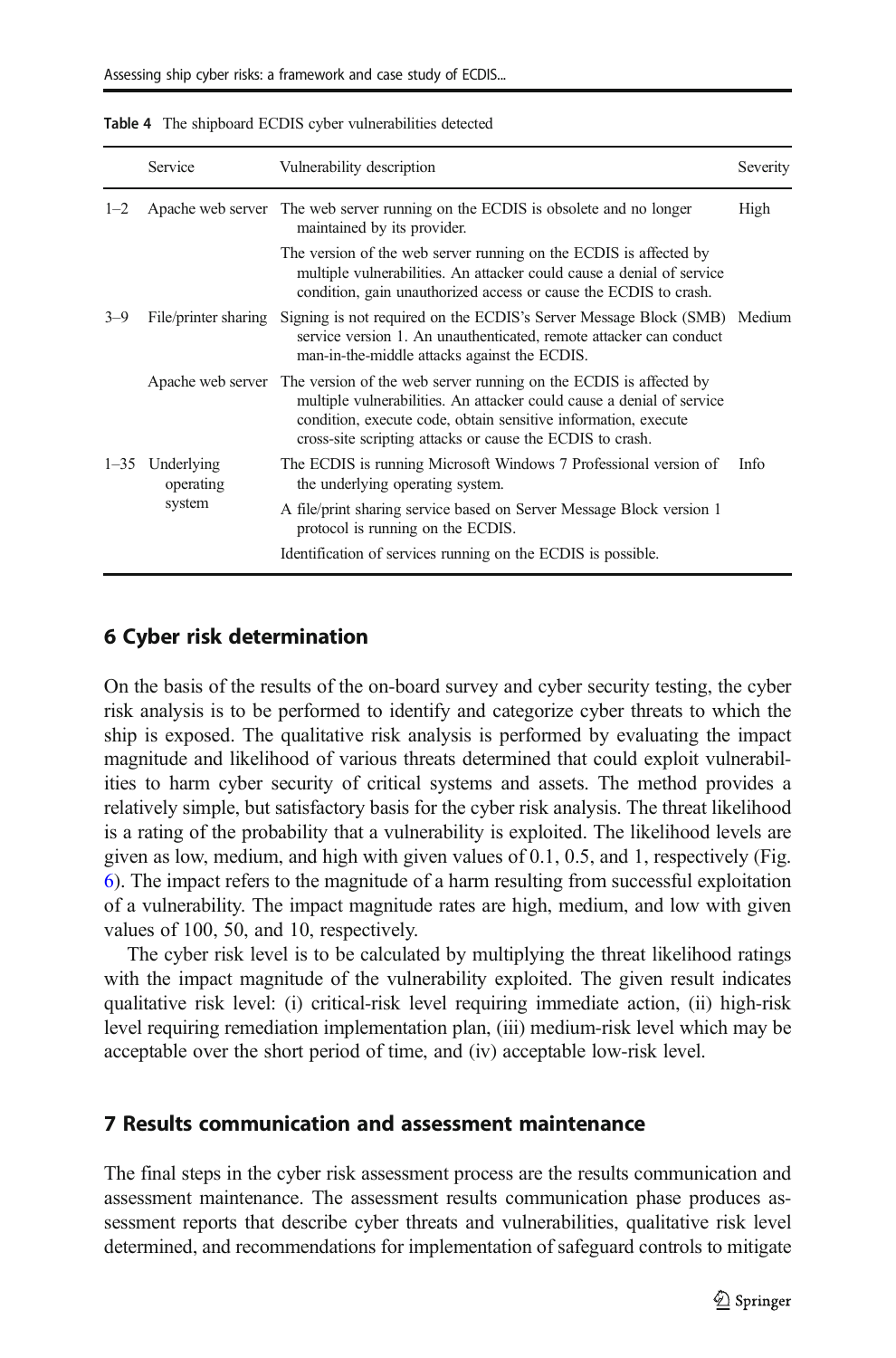<span id="page-9-0"></span>

**Likelihood of Threat** 

Fig. 6 Example of the risk-level matrix for qualitative risk analysis of cyber threats

the cyber risks. The report is to ensure that each recommendation is addressed with specific, realistic, and tangible actions. The recommendations should contain information to support appropriate decisions on ship policies, procedures, operational impact, and feasibility. Because a cyber risk can never be completely eliminated, recommendations for the risk mitigation must be acceptable by a cost–benefit analysis, resulting in a least-cost solution with minimal adverse impact on the ship's critical systems and assets. The assessment report is to be presented to the ship's managers and operators to improve the cyber security level.

The awareness and training of the whole ship's crew have a significant impact on detecting cyber security incidents and preventing cyber security compromises in general, and therefore should be considered as a part of the assessment maintenance phase. The whole ship's crew has the obligation to be aware of their responsibilities in protecting the critical systems and assets from compromise. In addition, the ship's crew training is also a tool that can increase ship's crew awareness and capabilities in recognition and handling of cyber security incidents. Incident prioritization is very important for successful response process and is conducted on the basis of the determined risk-level matrix (Fig. 6). During the incident handling, communication with external parties is required (vendors, law enforcement, media), so communication guidelines are predetermined to share only appropriate information with the right parties.

Once the cyber security risk assessment of the ship is completed and recommendations for the risk mitigation are initiated, the achieved risk impacting changes are to be validated and monitored. The validation and monitoring processes basically include the activities covered with the assessment conduction phase (the on-board survey, cyber security testing, and risk determination) resulting in updated recommendations for the risk mitigation. Therefore, the cyber security management requires continuous commitment, evaluation, and improvement of the safeguard controls to mitigate the cyber risks.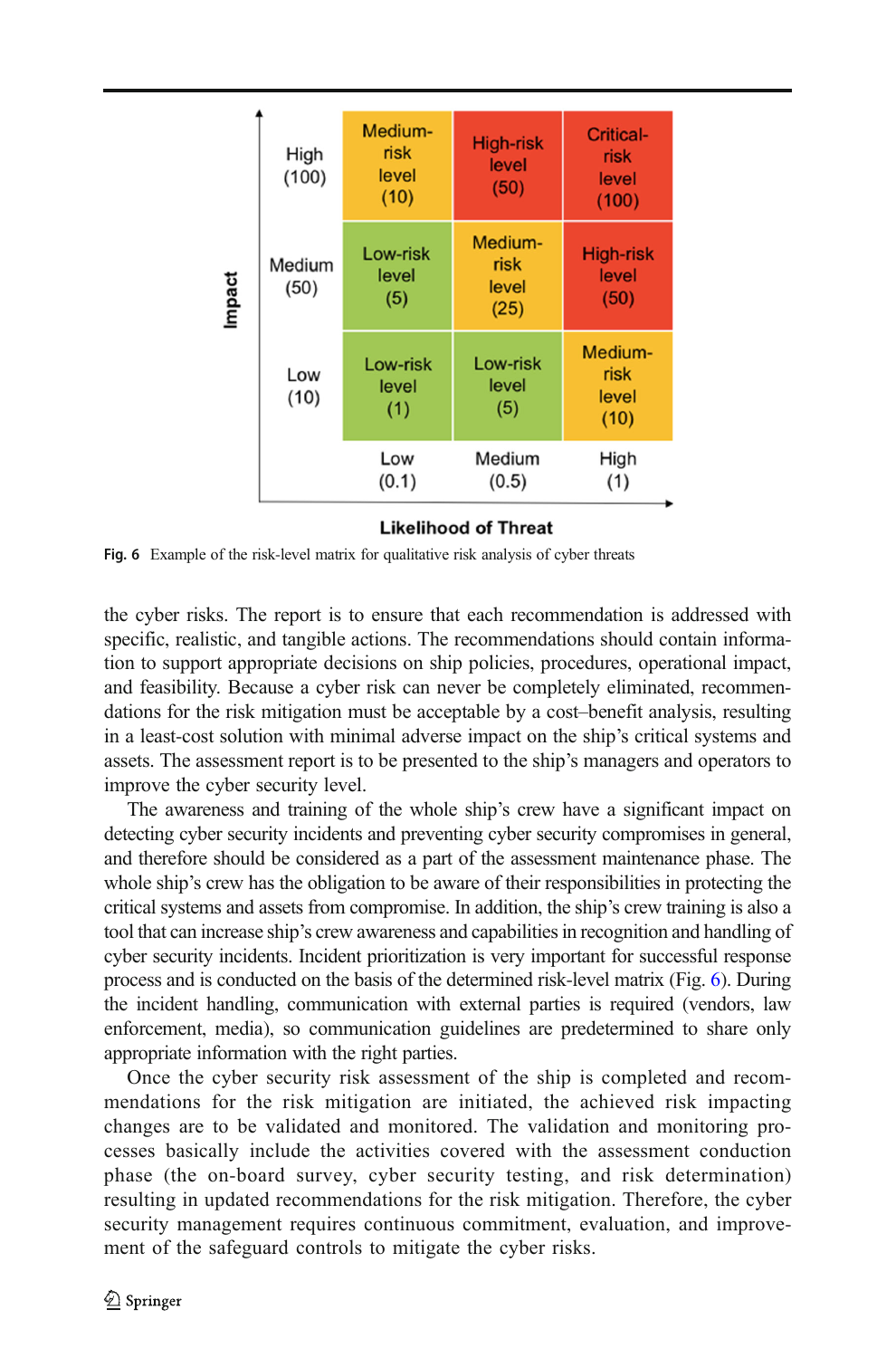### <span id="page-10-0"></span>8 Conclusions

The general and comprehensive framework for assessing cyber risks of ships is presented. The framework consists of four main processes: the preparation, conduction, results communication, and maintenance. The framework relies on the on-board survey to identify existing safeguards, specific cyber security testing to detect vulnerabilities and threats, and the following determination of the cyber risk levels. The cyber security testing method, which is based on the vulnerability scanning and penetration testing techniques, is studied. For the case study, the cyber security testing of the shipboard Wärtsilä NaviSailor 4000 ECDIS is presented. The cyber security testing results indicate that the ECDIS is affected by a vulnerable version of services running on the underlying operating system, which could result in the destruction of the ECDIS functionality.

The obtained test results point out the usefulness of the cyber security testing and importance of its conduction as a part of the ship cyber risk assessment. The presented cyber security testing method together with the obtained results supports the development of the upcoming related maritime standard, IEC 63154. The proposed framework is general and provides the foundation for cyber security assessment of all types of ships.

Funding information The research was financially supported by the University of Rijeka under the research project Cyber Security of Maritime ICT-Based Systems (grant number: uniri-tehnic-18-68).

#### References

- Balduzzi M, Pasta A, Wilhoit K (2014) A security evaluation of AIS automated identification system. Proceedings of the 30<sup>th</sup> Annual Computer Security Applications Conference, pp 436-445, New Orleans, USA. <https://doi.org/10.1145/2664243.2664257>
- Baltic and International Maritime Council (BIMCO) (2017) The guidelines on cyber security on-board ships. [http://www.ics-shipping.org/docs/default-source/resources/safety-security-and-operations/guidelines-on](http://www.ics-shipping.org/docs/default-source/resources/safety-security-and-operations/guidelines-on-cyber-security-onboard-ships.pdf?sfvrsn=16)[cyber-security-on-board-ships.pdf?sfvrsn=16.](http://www.ics-shipping.org/docs/default-source/resources/safety-security-and-operations/guidelines-on-cyber-security-onboard-ships.pdf?sfvrsn=16) Accessed 25 November 2018
- Botunac I, Gržan M (2017) Analysis of software threats to the automatic identification system. Brodogradnja 68:97–105. <https://doi.org/10.21278/brod68106>
- Burton J (2016) Cyber attacks and maritime situational awareness: evidence from Japan and Taiwan. Proceedings of the 2016 International Conference on Cyber Situational Awareness, Data Analytics and Assessment, London, UK. <https://doi.org/10.1109/CyberSA.2016.7503295>
- Cybersecurity Insiders (2019) Application security report. [https://www.cybersecurity-insiders.](https://www.cybersecurity-insiders.com/portfolio/application-security-report) [com/portfolio/application-security-report.](https://www.cybersecurity-insiders.com/portfolio/application-security-report) Accessed 1 June 2019
- DNV-GL (2016) Cyber security resilience management for ships and mobile offshore units in operation. <http://www.gard.no/Content/21865536/DNVGL-RP-0496.pdf>. Accessed 25 November 2018
- Ernstsen J, Nazir S (2018) Consistency in the development of performance assessment methods in the maritime domain. WMU J Marit Aff 17:71–90. <https://doi.org/10.1007/s13437-018-0136-5>
- Hareide OS, Jøsok Ø, Lund MS, Ostnes R, Helkala K (2018) Enhancing navigator competence by demonstrating maritime cyber security. J Navig 71:1025–1039. <https://doi.org/10.1017/S0373463318000164>
- Hassani V, Crasta N, Pascoal AM (2017) Cyber security issues in navigation systems of marine vessels from a control perspective. Proceedings of the International Conference on Ocean, Offshore Mechanics and Arctic Engineering, Trondheim, Norway. <https://doi.org/10.1115/OMAE2017-61771>
- Institution of Engineering and Technology (IET) (2018) Code of Practice: Cyber Security for Ships. [https://assets.publishing.service.gov.uk/government/uploads/system/uploads/attachment\\_data/file/642598](https://assets.publishing.service.gov.uk/government/uploads/system/uploads/attachment_data/file/642598/cyber-security-code-of-practice-for-ships.pdf) [/cyber-security-code-of-practice-for-ships.pdf](https://assets.publishing.service.gov.uk/government/uploads/system/uploads/attachment_data/file/642598/cyber-security-code-of-practice-for-ships.pdf). Accessed 25 November 2018
- International Electrotechnical Commission (IEC) (2019) IEC 63154 Maritime navigation and radiocommunication equipment and systems - cybersecurity - general requirements, methods of testing